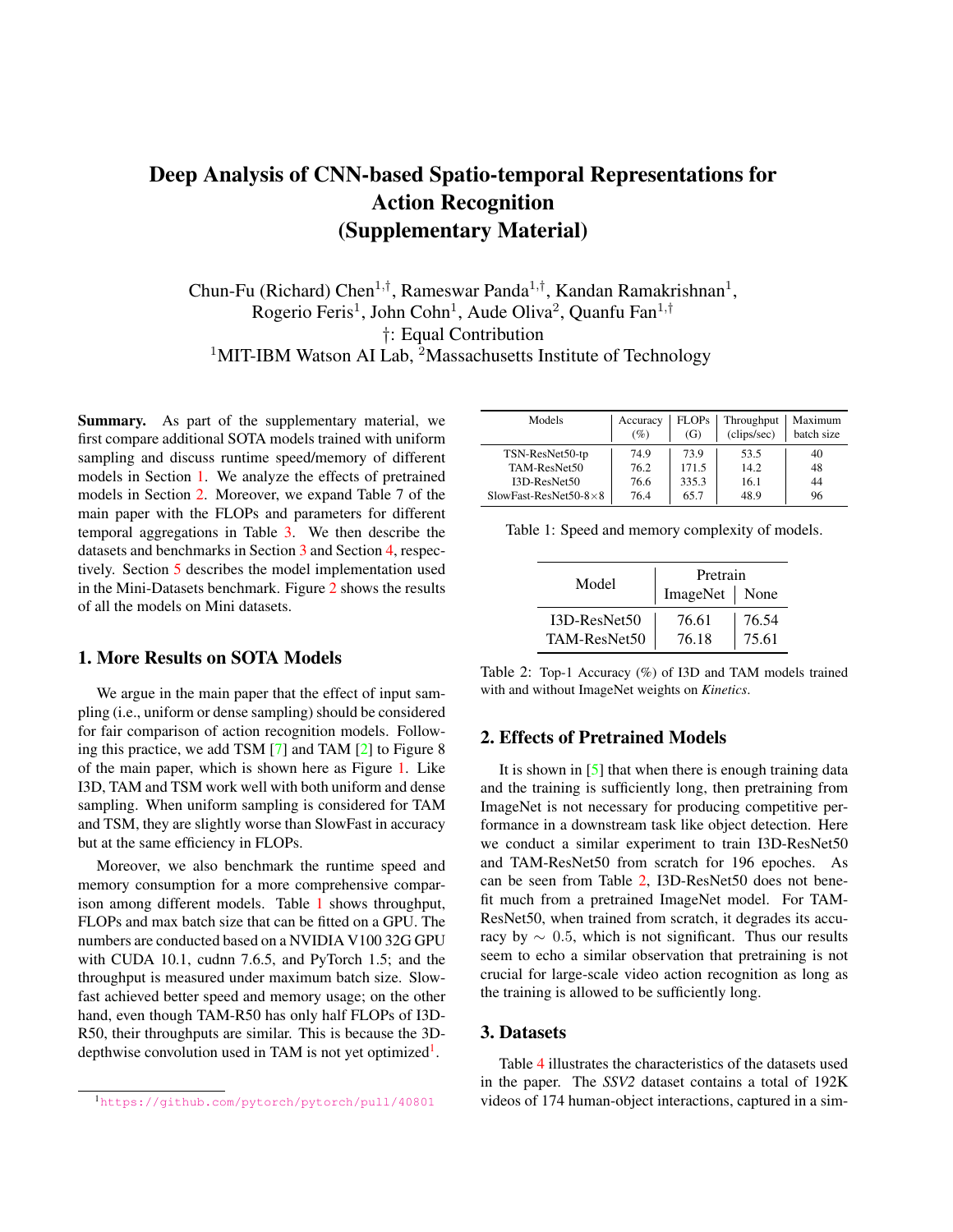

Figure 1: Model performance tested using 3 256×256 spatial crops and different number of clips. 'U': uniform sampling; 'D': dense sampling. Best viewed in color.

| Frames<br>Dataset |          | InceptionV1 |      |       | ResNet <sub>50</sub> |      |      |       |            |            |            |
|-------------------|----------|-------------|------|-------|----------------------|------|------|-------|------------|------------|------------|
|                   |          | None        | 13D  | Conv. | TAM                  | None | 13D  | Conv. | <b>TAM</b> | <b>TSM</b> | <b>NLN</b> |
| Mini-SSV2         | $f=8$    | 33.1        | 56.4 | 58.2  | 59.7                 | 33.9 | 62.6 | 61.6  | 65.4       | 64.1       | 53.0       |
|                   | $f = 16$ | 34.7        | 61.8 | 63.7  | 63.9                 | 35.3 | 66.2 | 65.7  | 68.6       | 67.4       | 55.0       |
| Mini-Kinetics     | $f = 8$  | 70.4        | 68.1 | 68.3  | 68.8                 | 72.1 | 73.3 | 71.5  | 74.1       | 74.1       | 73.7       |
|                   | $f = 16$ | 70.5        | 70.9 | 70.7  | 70.0                 | 72.5 | 75.5 | 73.4  | 76.4       | 75.6       | 74.5       |
| FLOPs(G)          | $f=8$    | 12.0        | 33.6 | 32.2  | 12.0                 | 32.7 | 64.2 | 107.0 | 32.8       | 32.7       | 196        |
| Parameters (M)    | $f=8$    | 5.7         | 12.4 | 17.2  | 5.7                  | 23.7 | 46.3 | 71.5  | 23.7       | 23.7       | 31.0       |

Table 3: Performance of different temporal aggregation strategies w/o temporal pooling. FLOPs of 16-frame are the double of 8-frame models, and number of parameters are the same.

ple setup without much background information. It has been shown that temporal reasoning is essential for recognition on this dataset [12]. *Kinetics* has been the most popular benchmark for deep-learning-based action approaches. It consists of 240K training videos and 20K validation videos of 400 action categories, with each video lasting 6-10 seconds. Interestingly, approaches without temporal modeling such as TSN [10] achieves strong results on this dataset, implying that modeling temporal information is not that important on this dataset. *MiT* is a recent collection of one million labeled videos, involving actions from people, animals, objects or natural phenomena. It has 339 classes and each clip is trimmed to 3 seconds long. These datasets cover a wide range of different types of videos, hence are suitable for studying various spatio-temporal representations.

We extract video frames via the FFMPEG packages and then resize the shorter side of an image to 256 while keeping the aspect ratio of the image.

#### 4. Training and Evaluation

## 4.1. Mini-Datasets

Training. Table 5 illustrates the training protocol we use for all the models in our experiments. We train most of our models using a single compute node with 6 V100 GPUs and a total of 96G GPU memory with a batch size of 72 or the maximum allowed for a single node (a multiple of 6). For some of the large models (for example, I3D-ResNet50) using 32 or 64 frames, we limit the number of nodes to no more than 3, i.e. 18 GPUs, and apply synchronized batch normalization in training at a batch size of 36. We observe that such a setup generally leads to comparable model accuracy to the approaches studied in this work. Following the practice in TSN [10], we apply multi-scale augmentation and randomly crop the same  $224\times224$  region of whole input images for training. In the meanwhile, temporal jittering is used to sample different frames from a video. Afterward, the input is normalized by the mean and standard deviation used in the original ImageNet-pretrained model.

Evaluation. In the *clip-level* accuracy setting, we sample f frames either with uniform sampling or dense sampling and then crop a  $224 \times 224$  region centered at each image after resizing the shorter side of the image to 224. For uniforming sampling, we choose the middle frame of each segment to form a clip while for dense sample the first clip is used. In the *video-level* accuracy setting, m clips need to be prepared. For dense sampling, we uniformly select  $m$  points and then take f consecutive frames starting at each point.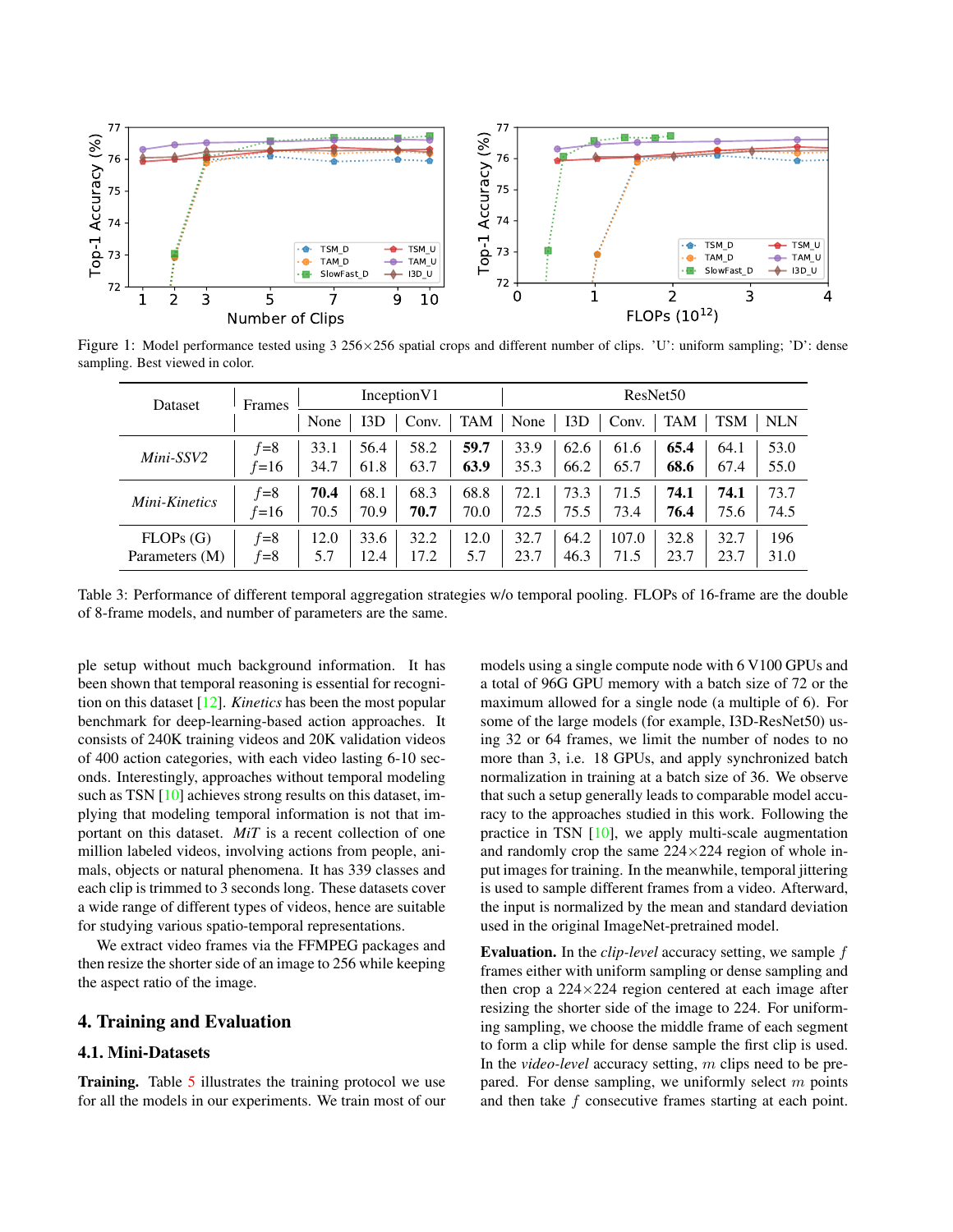| <b>Dataset</b> | # of Images<br>Train | Val | $#$ of<br>Classes | Duration       |
|----------------|----------------------|-----|-------------------|----------------|
| $SSV2$ [4]     | 168k                 | 24k | 174               | $3-5s@12fps$   |
| Mini-SSV2      | 81k                  | 12k | 87                |                |
| Kinetics [6]   | 240k                 | 19k | 400               | $6-10s@30$ fps |
| Mini-Kinetics  | 121k                 | 10k | 200               |                |
| $MiT$ [8]      | 802k                 | 34k | 339               | 3s@30fps       |
| $Mini$ - $MiT$ | 100k                 | 10k | 200               |                |

Mini-Something-Something and Mini-Kinetics400 are. created by randomly sampling half of classes.

Table 4: Overview of datasets.

|                           | 8-frame                          | 16-frame   | 32-frame   | 64-frame   |  |  |  |
|---------------------------|----------------------------------|------------|------------|------------|--|--|--|
| Weight Init.              | ImageNet                         | 8-frame    | 16-frame   | 32-frame   |  |  |  |
| Epochs <sup>1</sup>       | 75 (100)                         | 35(45)     | 35(45)     | 35(45)     |  |  |  |
| Learning rate             |                                  |            | 0.01       |            |  |  |  |
| LR scheduler <sup>2</sup> | cosine                           | multisteps | multisteps | multisteps |  |  |  |
| Weight decay              | 0.0005                           |            |            |            |  |  |  |
| Optimizer                 | Synchronized SGD with moment 0.9 |            |            |            |  |  |  |

1 : Mini-Kinetics uses the epoch numbers mentioned in the bracket.

<sup>2</sup>: when the epoch number is 35, the learning rate drops  $10 \times$  at the 10-th, 20-th, 30-th epoch; while drops  $10\times$  at the 15-th, 30-th, 40-th epoch when 45 epochs is used.

Table 5: Training protocol for Mini-datasets.

In the case of uniform sampling, we apply an offset  $i$  from the middle frame, where  $-m/2 \le i \le m/2$ , to shift the sampling location at each segment. We use  $m = 10$  to compute video-level accuracy in our analysis.

#### 4.2. Full Datasets

To enable SOTA results on *Kinetics*, we follow the practices in the SlowFast paper [3] to train the models. During training, we take 64 consecutive frames from a video and sample every other frame as the input, i.e., 32 frames are fed to the model. The shorter side of a video is randomly resized to the range of [256, 320] while keeping aspect ratio, and then we randomly crop a  $224 \times 224$  spatial region as the training input. We trained all models for 196 epochs, using a total batch size of 1024 with 128 GPUs, i.e. 8 samples per GPU. Batch normalization is computed on those 8 samples. We warm up the learning rate from 0.01 to 1.6 with 34 epochs linearly and then apply half-period cosine annealing schedule for the remaining epochs. We use synchronized SGD with momentum 0.9 and weight decay 0.0001. During the evaluation, we uniformly sample 10 clips from a video, and then take  $3\,256\times256$  crops from each clip whose shorter side of each clip is resized 256. The accuracy of a video is conducted by averaging over 30 predictions. On the other hand, for *SSV2* dataset, we only sample 2 clips since the video length of *SSV2* is shorter.

#### 4.3. Transfer Learning

In transfer learning study, we used the models described in Section 6.2, i.e., 32-frame models trained with *Kinetics*, as the pretrained weights. Then, we finetuned 45 epochs with cosine annealing learning rate schedule starting with 0.01, and trained the models with a batch size of 48 with synchronized batch normalization on a 6 GPUs machine.

# 5. Model Implementation

Implementation. We follow the original published papers as much as we can to implement the approaches in our analysis. However, due to the differences in the backbones, some modifications are necessary to ensure a fair comparison under a common experimental framework. Here we describe how we build the networks including three backbones (InceptionV1, ResNet18 and ResNet50), four video architectures (I3D, S3D, TAM and TSN), and where to perform temporal pooling. For three backbones, we used those 2D models available on the torchvision repository (*googlenet, resnet18, resnet50*), and then used the weights in the model zoo for initializing the models either through inflation (I3D and S3D) or directly loading (TAM and TSN). Note that, for inflation, we simply copy the weights along the time dimension. Moreover, we always perform the same number of temporal pooling at the similar locations across all the backbones while training models with temporal pooling. For each backbone, there are five positions to perform *spatial pooling*, we add maximum *temporal pooling* along with the last three spatial poolings (kernel size is set to 3).

I3D. We follow I3D paper to re-implement the network [1]. We convert all 2D convolutional layer into 3D convolutions and set kernel size in temporal domain to 3 while using same spatial kernel size. For I3D-ResNet-50, we convert  $3\times3$  convolution in bottleneck block into  $3\times3\times3$ .

S3D. We follow the idea of the original S3D and R(2+1)D paper to factorize 3D convolution in the re-implemented models [11, 9]; thus, each 3D convolution in I3D becomes one 2D spatial convolution and one 1D temporal convolution. Nonetheless, the first convolution of the network is not factorized as the original papers. For InceptionV1 backbone, the difference from the original paper is the location of temporal pooling of backbone [11]. More specifically, in our implementation, we remove the temporal stride in the first convolutional layer and then add an temporal pooling layer to keep the same temporal downsampling ratio over the model. On the other hand, for ResNet backbone, we do not follow the  $R(2+1)D$  paper to expand the channels to have similar parameters to the corresponding I3D models, we simply set the output channels to the original output channel size [9] which helps us to directly load the ImageNet-pretrained weights into the model.